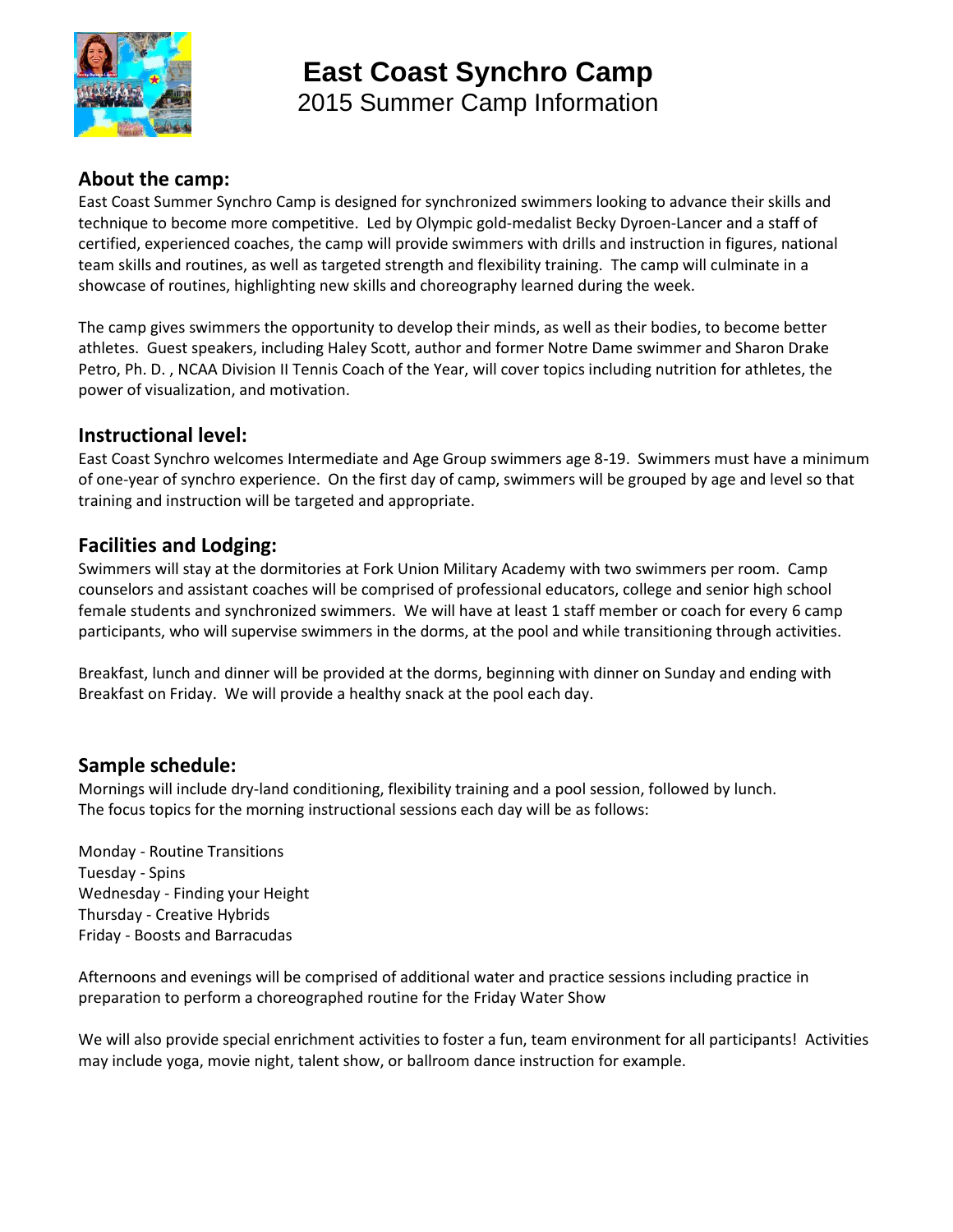

## **East Coast Synchro Camp**

## **Guest Speakers & Topics:**

"Inspiration, Motivation, and Overcoming Odds" - Haley Scott –Author of "What Though the Odds," an inspirational journey of her recovery to return to swim for Notre Dame following a paralyzing bus accident.

"The Power of Visualization: Developing a Champion Mindset" - Sharon Drake Petro, Ph.D. - NCAA Div. II Intercollegiate Tennis Coach of the Year and Founder of Peak Performance

"Importance of Diet and Nutrition for Athletes" – Meredith Simpson, Assistant Coach of William and Mary

## **Coaches:**

## **Becky Dyroen-Lancer:**

Becky Dyroen-Lancer is recognized as one of the greatest American synchronized swimmers and to many the greatest synchronized swimmer in the world between 1991-1996, during which she won 2 gold medals (solo, duet) at the 1991 Pan American Games, 3 gold medals (solo, duet, team) at the 1995 World Aquatics Championships in Rome, 1 gold medal (solo) at the 1995 Pan American Games, and the gold medal with the 1996 US Olympic team in Atlanta. Her numerous honors include 3-time USSS Athlete of the Year 1993-1995, FINA prize recipient in 1995 (highest award given to members of the aquatics community), and induction into the International Swimming Hall of Fame in 2004. Becky recently retired as the head coach of the Synchro Gainesville Gaviatas and now devotes her coaching to Age Group and collegiate clinics.

#### **Anne Schulte**

Anne founded and directs Carolina Synchro in Huntersville, NC. Additional coaching experience includes the Lake Norman YMCA, the Swiss Junior National Team, and figure coach for the Ohio State University. As a swimmer, she competed with the Ohio State University varsity team for 4 years and the US National Team II for 3 years, earning 5 International and 11 National medals. Anne graduated *cum laude* from the Ohio State University and has an MBA from Georgetown University. After pursuing a career in consulting, she is focusing on raising her two daughters and building a synchronized swimming program in North Carolina. She also serves on the Marketing Committee and Coaches' Board for USA Synchro.

#### **Samantha Elhart**

Samantha is the founder and head coach of Charlottesville Swans Synchro. As a swimmer she competed for 4 years with the University of Richmond varsity team, qualifying for Collegiate Nationals and making finals for team and trio. Samantha owns a Masters Degree in Elementary Education and is a certified Reading Specialist with over 10 years of elementary teaching experience.

#### **Courtney Sullivan Ranson**

Courtney is the lead choreographer and co-head coach for Charlottesville Swans Synchro. As a swimmer she competed for 4 years with the University of Richmond varsity team, qualifying for Collegiate Nationals and making finals for team, trio, duet, and solo. Courtney has a Ph. D. and is a licensed physical therapist.

#### **Meredith Simpson**

Meredith is the assistant synchronized swimming coach at the College of William & Mary. As a swimmer she competed for 4 years at the University of Richmond varsity team finishing as high as  $3^{rd}$  overall at Collegiate Nationals. Meredith has a Ph. D. in Exercise Physiology.